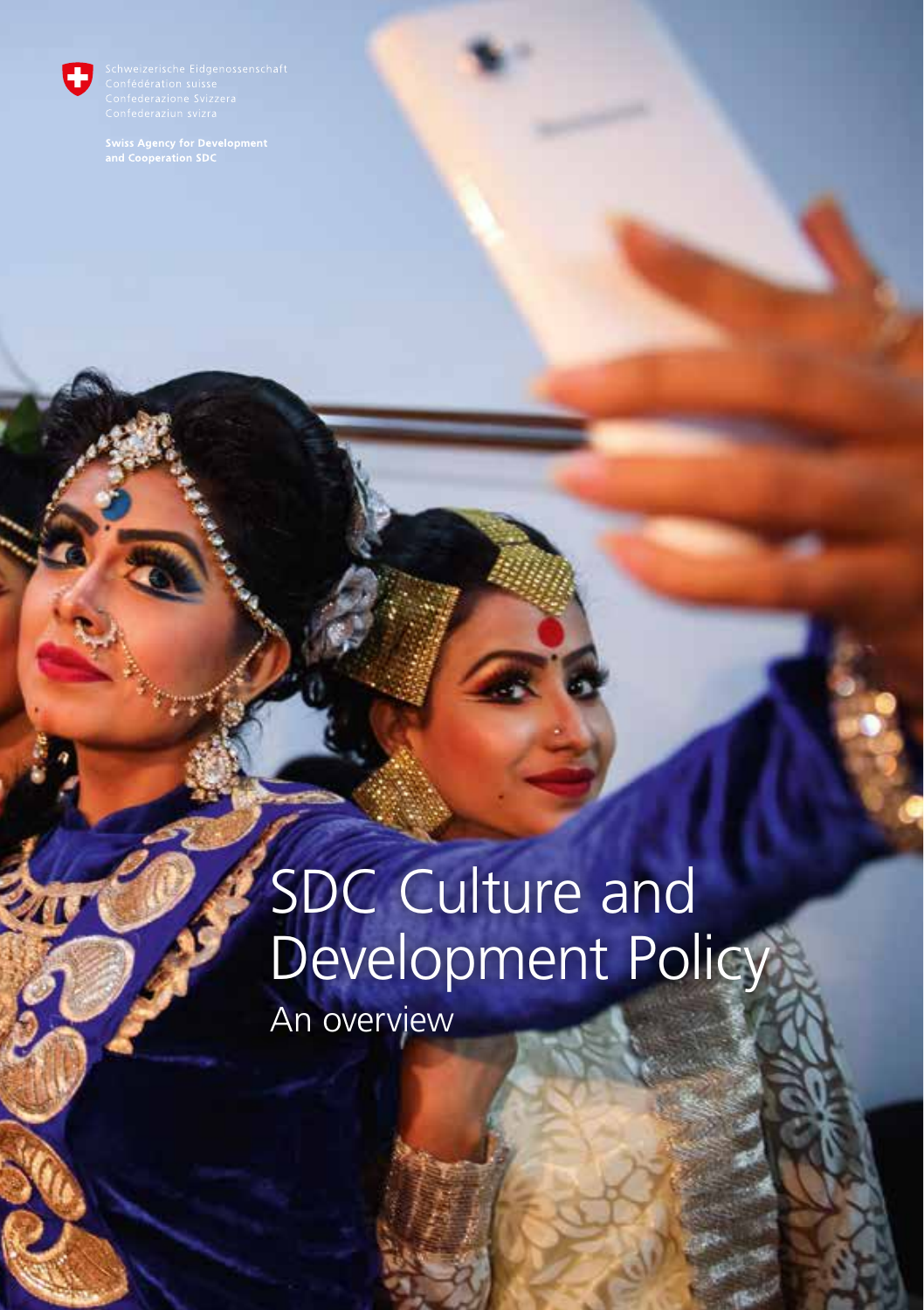#### Why culture is a key issue for SDC

Intercultural dialogue and exchange lays the foundation for peaceful relations between people, communities and states. Exchanging ideas and openly debating differences is essential to mutual understanding and tolerance. The non-recognition of a minority, a language or religious traditions can stir up tensions, or even unleash conflict.

Cultural rights, such as accessing and participating in a cultural life of one's own choosing, are a part of human rights and are indispensable to human dignity and individual fulfilment. Support for cultural diversity and intercultural dialogue is important for peacebuilding and for sustainable development in general.

Art holds a special position within a culture. While it is integral to a culture, art can also place itself outside of a particular cultural context to question cultural norms. Artistic expression by individuals and communities has always encouraged changes in perception with the capacity to set them in motion. This creates an environment favourable to reflection, self-criticism and discussion, which promotes diversity of opinion and social transformation.

*People are celebrating the Holi festival. Narayangonj, Bangladesh, 2016*

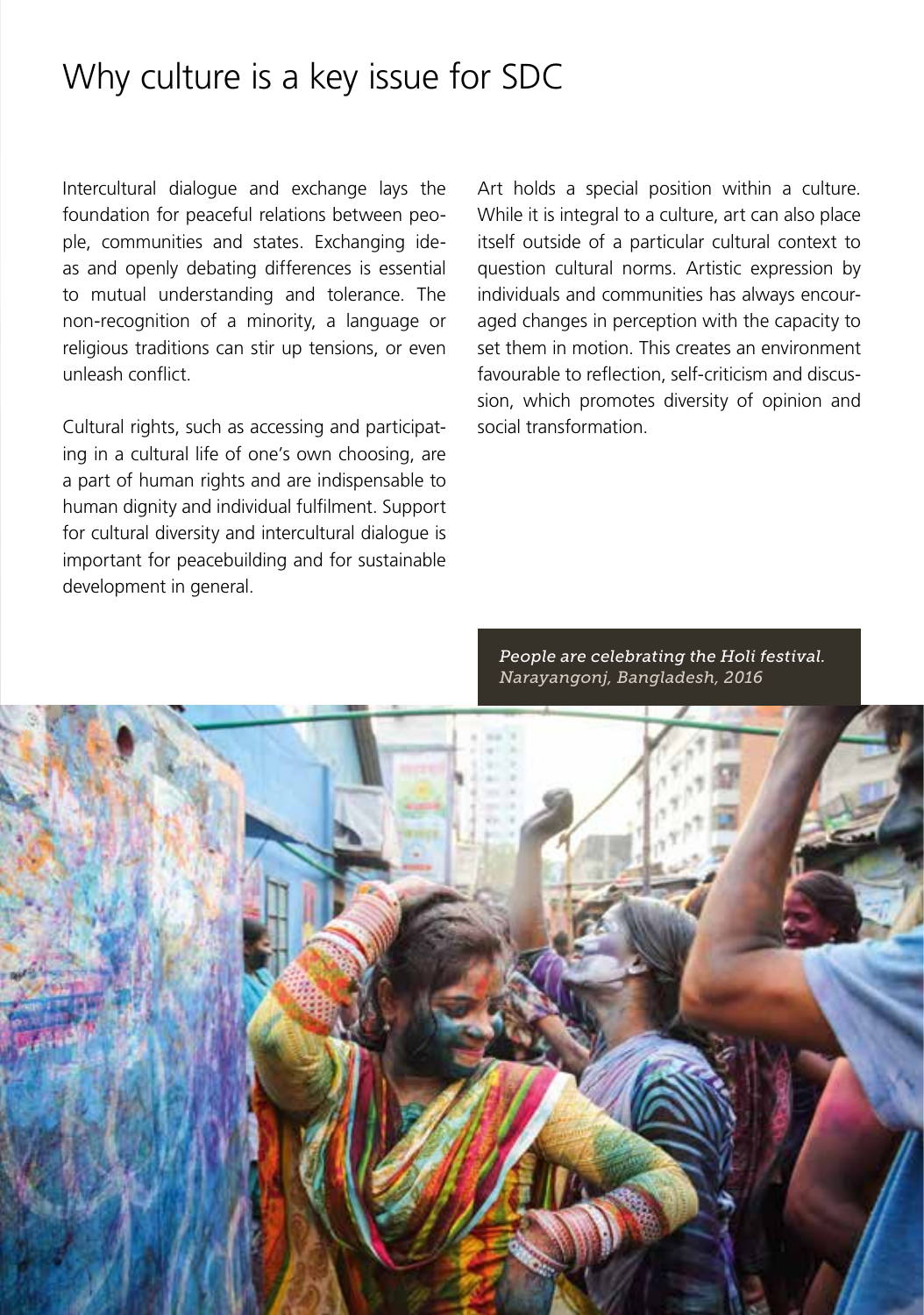## Culture is essential to sustainable development

The cultural sector makes a unique and significant contribution to the various goals of sustainable development, democratic transition and peacebuilding, particularly in developing countries and fragile contexts. Specifically, an independent, diverse and participatory cultural sector can:

- strengthen civil society, its participation in cultural life and social and political processes
- protect freedom of expression and create a favourable environment for developing democratic discourse
- contribute to the development of pluralistic societies
- support integration and social inclusion, cultural diversity and intercultural dialogue, as well as respect for diversity and minorities
- bolster efforts to prevent violence and conflict, to deal with the past and to achieve individual and social stability
- encourage the development and access to new ideas
- strengthen self-confidence, creativity and innovative skills
- impart hope and build confidence in the future

*Residents from the neighbourhood enjoy a performance of "Diakoya Dogotoro Le Médecin malgré lui (Molière)" by the theater group Assitan Tangara in Niarela. Their projects have been supported by SDC. Bamako, Mali, 2016*

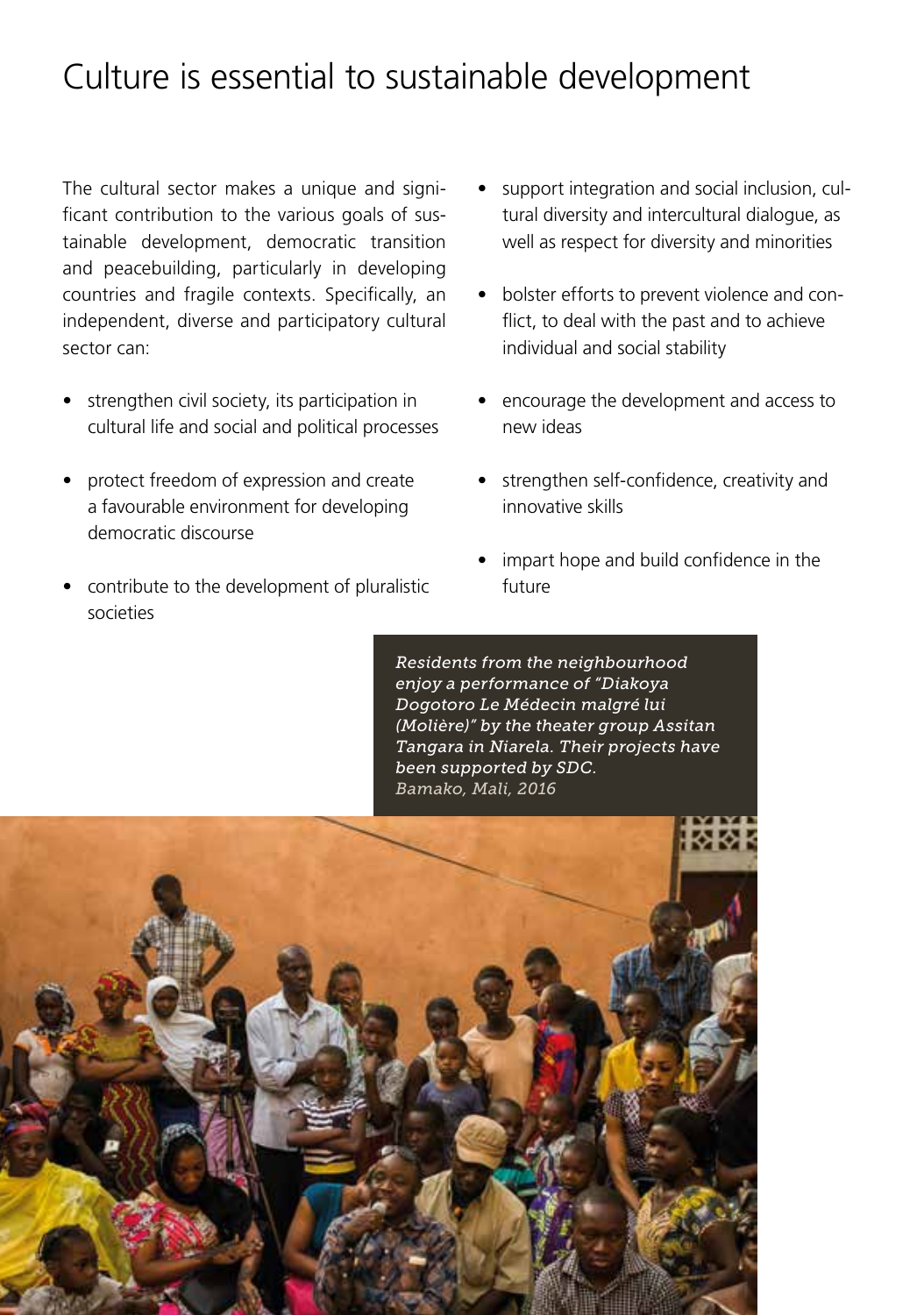## Activities in partner countries

An adequately funded cultural policy that promotes diversity is lacking in many developing and emerging countries. Also lacking are developed markets with an effective legal framework for protecting intellectual property rights. Artists find it difficult to finance their professional development and to raise the funds necessary to realise and promote their creative endeavours.

In its partner countries, and independent of other development goals, SDC works to:

- provide artists with opportunities to undertake further training, to develop their activities, organisations and networks, and to gain respect for their rights, recognition of their work and improvement in their general conditions.
- support artistic expression, creative activities and the dissemination of work; and encourage space for reflection, dialogue and discussion. Emphasis is often placed on production that addresses problems related to social and development issues, with due regard given to the artistic freedom and programming decisions of its partners.
- promote community access to and participation in cultural and artistic life in its partner countries, particularly in rural, remote or disadvantaged areas.

*Theater performers in a drama at the Shilpokola Academy. Dhaka, Bangladesh, 2016*





*Edel Dolo, who is in his 50's used to sell tickets for the movies before it closed down. He now lives and takes care of the abandoned "cinéma Le Vox", which has been part of his life for decades. Bamako, Mali, 2016*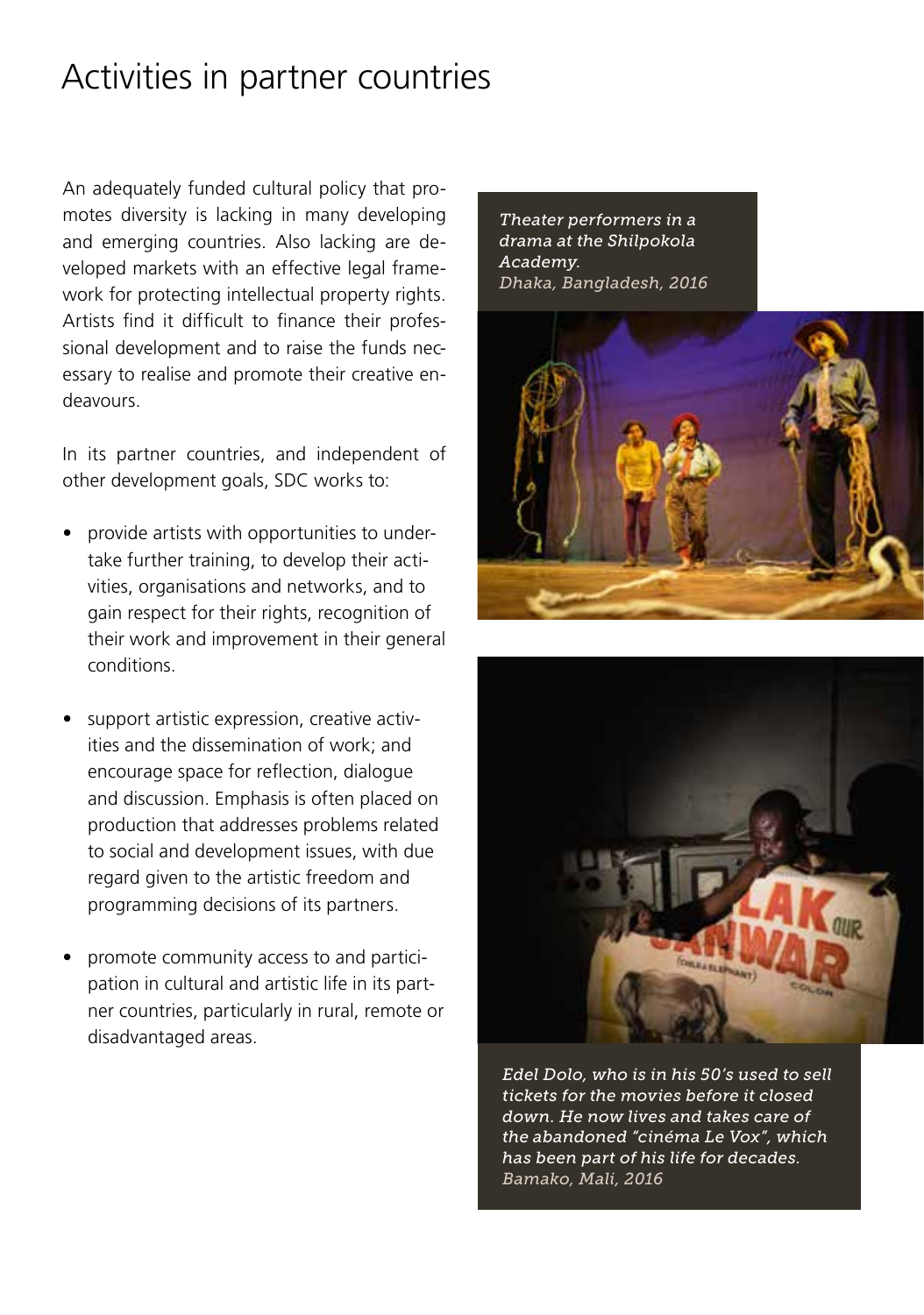#### Activities in Switzerland

Faced with many technical and financial obstacles, artists in countries of the South and East have limited access to international markets and networks. This access can provide opportunities, experiences, recognition, financial support and professional contacts that are not merely useful but indispensable to their creative work.

For these reasons, SDC seeks to facilitate artists' access to the public, markets and professional networks in Switzerland and abroad. This support is given in collaboration with specialized partner institutions from the culture sector in Switzerland.



*A man in the audience watches Oumar Konaté from Gao perform in Songhoi blues bar in Baco Djicoroni Golf. Bamako, Mali, 2016*

*Actors performing the drama "Karbala" at the Shilpokola Academy. Dhaka, Bangladesh, 2016*

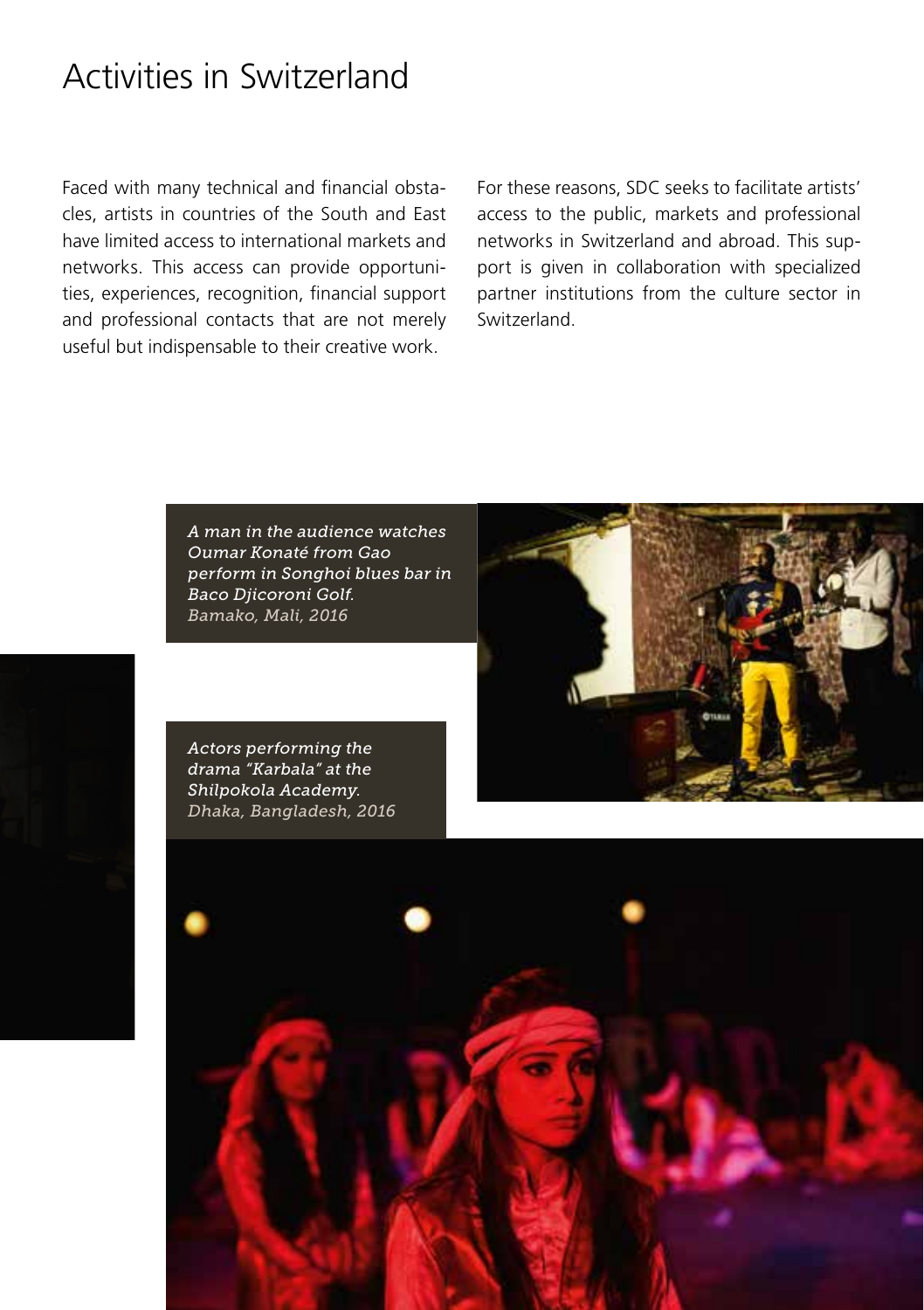## The cultural dimension within SDC operations

In international cooperation, the SDC acts consciously of the values that underpin its strategy. It ensures that its employees are able to understand the particular cultural characteristics of the communities where they work. As an organisation, it takes account of these differences in its analysis and interventions.

SDC engages with its partners in a dialogue between equals that respects cultural differences.

SDC is committed to the respect of cultural rights. Where cultural or religious practices restrict or violate other human rights, the SDC not only condemns, but also seeks dialogue and strives to formulate a joint solution.

This approach is implemented through the following measures:

**Diversity of teams and partner networks:** within its representations in partner countries, the SDC is attentive to diversity in its teams. Further, it ensures a broad network of partners and that the partners are aware of the cultural diversity of the communities where they work.

*A dancer jumps up a wall during a contemporary dance routine in Kettly Noel's dance studio called Donko Seko in Bamako in Mali. Bamako, Mali, 2016*

**Intercultural competency:** this is an essential requirement in recruiting and training employees. It includes not only the principle of intercultural communication, but also involves reflection on individual identity and the ability to observe and analyse issues of interculturality.

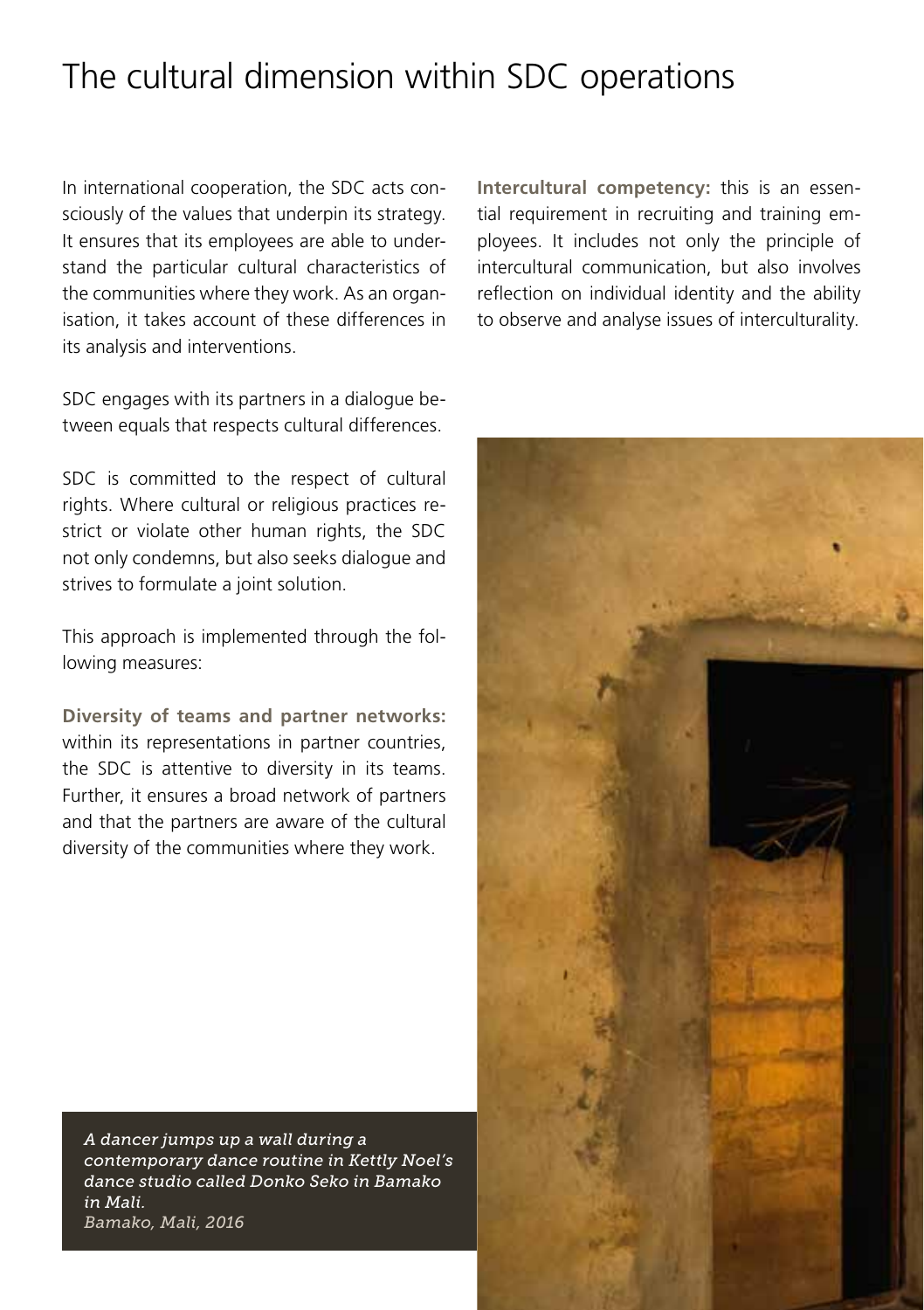**Placing people at the centre of development cooperation:** SDC's operational processes should be designed to place people at the centre, be implemented in a participatory manner, to consider local cultural specificities, and to allow flexibility. These features are essential for the communities concerned to be able to assume responsibility for their own lives. SDC's in-

struments allow for the consideration of cultural aspects in planning, monitoring and evaluating strategies and projects.